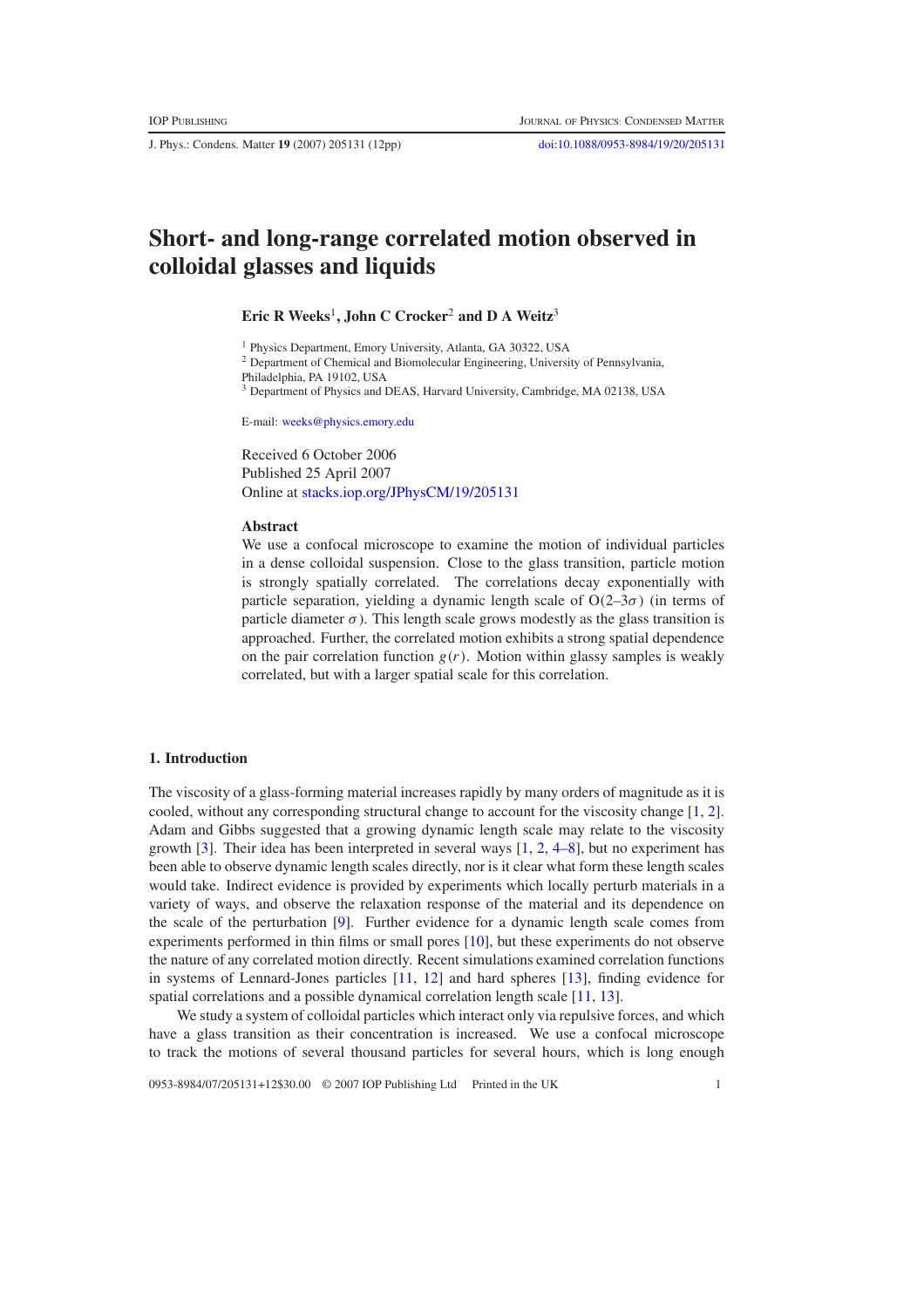for most particles to undergo non-trivial displacements. The mobilities of these particles (the magnitudes of their displacements) are correlated over distances of  $\sim$ 2–4 $\sigma$ , in terms of the particle diameter  $\sigma$ . These correlations reflect large-scale cooperative rearrangements of particles seen previously  $[11, 13-16]$  $[11, 13-16]$ . We also examine the correlations between the directions of particle displacements. While the directions are correlated, this does not appear to be as strong a signature of the rearrangements. These measurements are direct experimental studies of the nature of the long-range correlations present near a glass transition, and indicate that rearranging regions of particles are composed of particles with large displacements, but which do not all move in similar directions; rather, these regions are internally rearranging [\[17\]](#page-11-0).

## **2. Experimental methods**

Our system consists of a suspension of colloidal poly-methyl-methacrylate, sterically stabilized and dyed with a rhodamine dye [\[18\]](#page-11-1). These particles are slightly charged, and have a hardsphere diameter  $\sigma = 2.36 \mu m$  and a polydispersity of 5%. They are suspended in a mixture of cycloheptylbromide and decalin which nearly index and density matches the particles. The samples are prepared with a constant volume fraction  $\phi$  and sealed into microscope chambers. We observe crystallization occurring at  $\phi = 0.42$ , slightly lower than the value expected for hard spheres ( $\phi_{\text{HS}}$  = 0.494) [\[19,](#page-11-2) [20\]](#page-11-3). Samples with  $\phi > \phi_{\text{g}} \approx 0.58$  do not form crystals within the bulk, even after sitting at rest for several months, allowing us to identify  $\phi_{g}$  as the glass transition volume fraction, in agreement with previous work [\[19,](#page-11-2) [20\]](#page-11-3). Prior to observation, samples with crystals in them are shear-melted by means of a stir bar; there is a reasonable separation of timescales between the decay of transient flows caused by the stirring  $\approx$  20 min) and the onset of crystallization for these samples (>5–10 h, as determined by methods described in [\[21\]](#page-11-4)).

We use confocal microscopy to observe the particle motion. A single three-dimensional image is acquired in 10 s, and over the course of an experiment we acquire several hundred images. As the mean square displacement curves show in figure  $1(a)$  $1(a)$ , particles do not move significant distances on a timescale of 10 s. We post-process the data to determine particle positions with an accuracy of 0.03  $\mu$ m horizontally and 0.05  $\mu$ m vertically [\[18\]](#page-11-1). Each threedimensional image is 69  $\mu$ m  $\times$  65  $\mu$ m  $\times$  14  $\mu$ m and contains several thousand particles. We focus at least 25  $\mu$ m from the cover slip to avoid interference from the wall, and in fact the observed motion appears to be isotropic.

## **3. Results**

To characterize the behaviour of the samples, we calculate the particles' mean square displacement  $\langle \Delta x^2 \rangle$ , shown in figure [1\(](#page-2-0)a) for five samples. These curves all show a plateau, due to cage-trapping: each particle is confined in a cage formed by its neighbours. At longer times,  $\langle \Delta x^2 \rangle$  shows an upturn, indicating that at least some particles have moved. For the supercooled fluids (thick lines,  $\phi < \phi_g$ ), previous work showed that these motions correspond to a small subset of particles undergoing cage rearrangements [\[11,](#page-10-6) [14–16\]](#page-10-9). These particles move significantly further than the majority of the particles, and thus distributions of the particle displacements show broad tails at these timescales  $[11, 14–16]$  $[11, 14–16]$  $[11, 14–16]$ . This is quantifiable by the non-Gaussian parameter

$$
\alpha_2(\Delta t) = \frac{\langle \Delta x^4 \rangle}{3 \langle \Delta x^2 \rangle^2} - 1 \tag{1}
$$

where the moments of  $\Delta x$  are calculated from the measured distributions of the onedimensional displacements  $\Delta x$ .  $\alpha_2$  is zero for a Gaussian, and larger when the distributions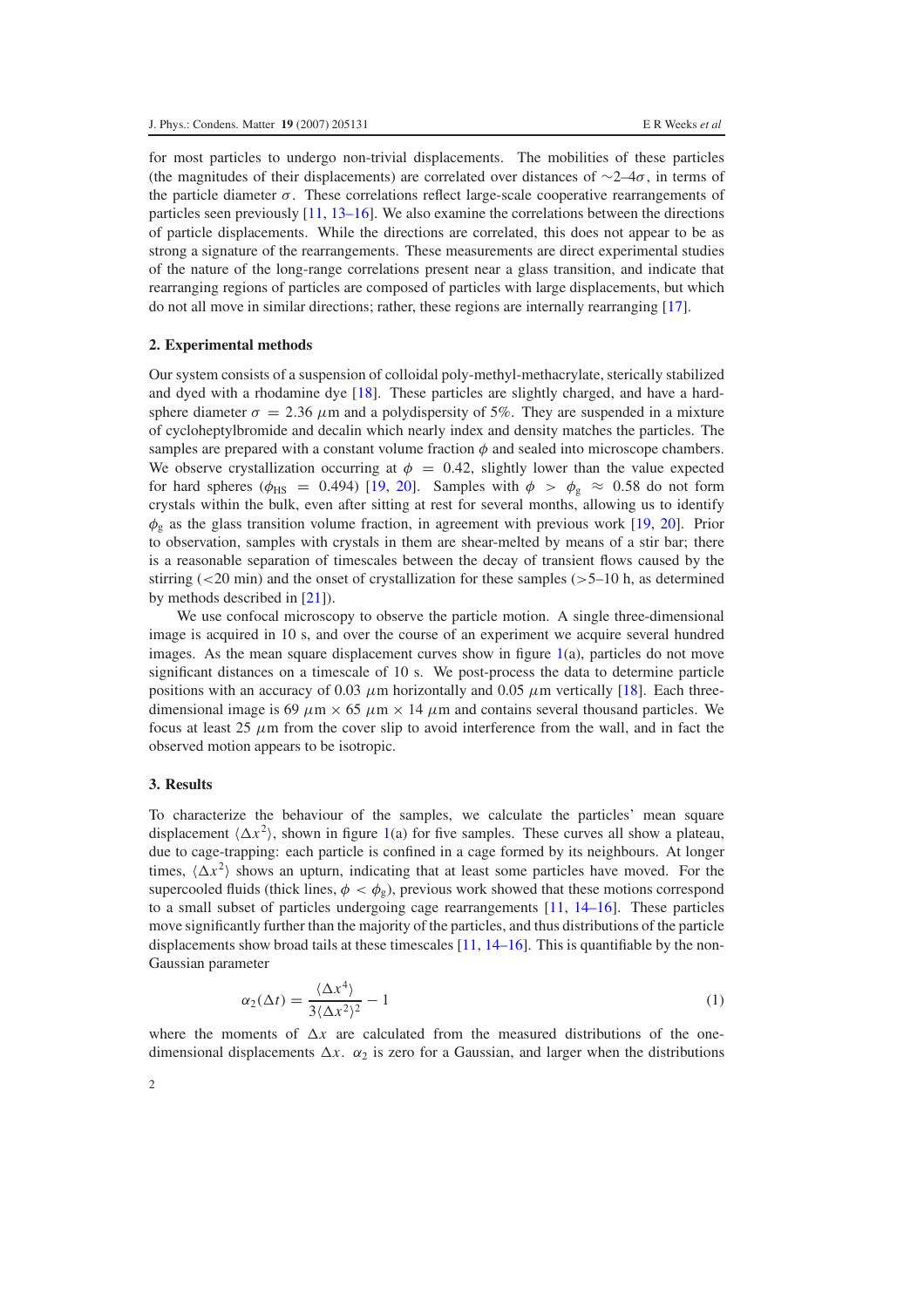<span id="page-2-0"></span>

**Figure 1.** (a) Mean square displacement for colloidal 'supercooled' fluids (thick lines) and colloidal glasses, with volume fractions  $\phi$  as labelled. (b) Non-Gaussian parameter  $\alpha_2$  for the samples shown in (a). (c), (d) Vector correlation function  $S_{\vec{u}}(\Delta t)$  and scalar correlation function  $S_{\delta u}(\Delta t)$  for the samples shown in (a), using  $\Delta r$  corresponding to the first peak of the peak of  $g(r)$  for each sample.

are broader than a Gaussian. We plot  $\alpha_2$  in figure [1\(](#page-2-0)b), finding that for supercooled fluids (thick lines)  $\alpha_2$  has a peak corresponding to the end of the plateau of  $\langle \Delta x^2 \rangle$ , due to the presence of the anomalously mobile particles  $[14]$ . For colloidal glasses (thin lines in figure  $1(a)$  $1(a)$ ), the upturn in  $\langle \Delta x^2 \rangle$  is due to ageing, and occurs at a timescale  $\Delta t$  which varies with the time since sample preparation [\[22\]](#page-11-5). It is unclear if the motions responsible for the upturn are due to cage rearrangements [\[14\]](#page-10-9).

Intriguingly, in supercooled colloidal fluids, the motion of these cage-rearranging particles is spatially localized, and the peak of  $\alpha_2(\Delta t)$  corresponds to the existence of large clusters of these particles all moving simultaneously [\[14\]](#page-10-9). In fact, the positions of mobile particles appear in localized clusters over a range of timescales  $\Delta t$ , and the  $\Delta t$  dependence of the typical cluster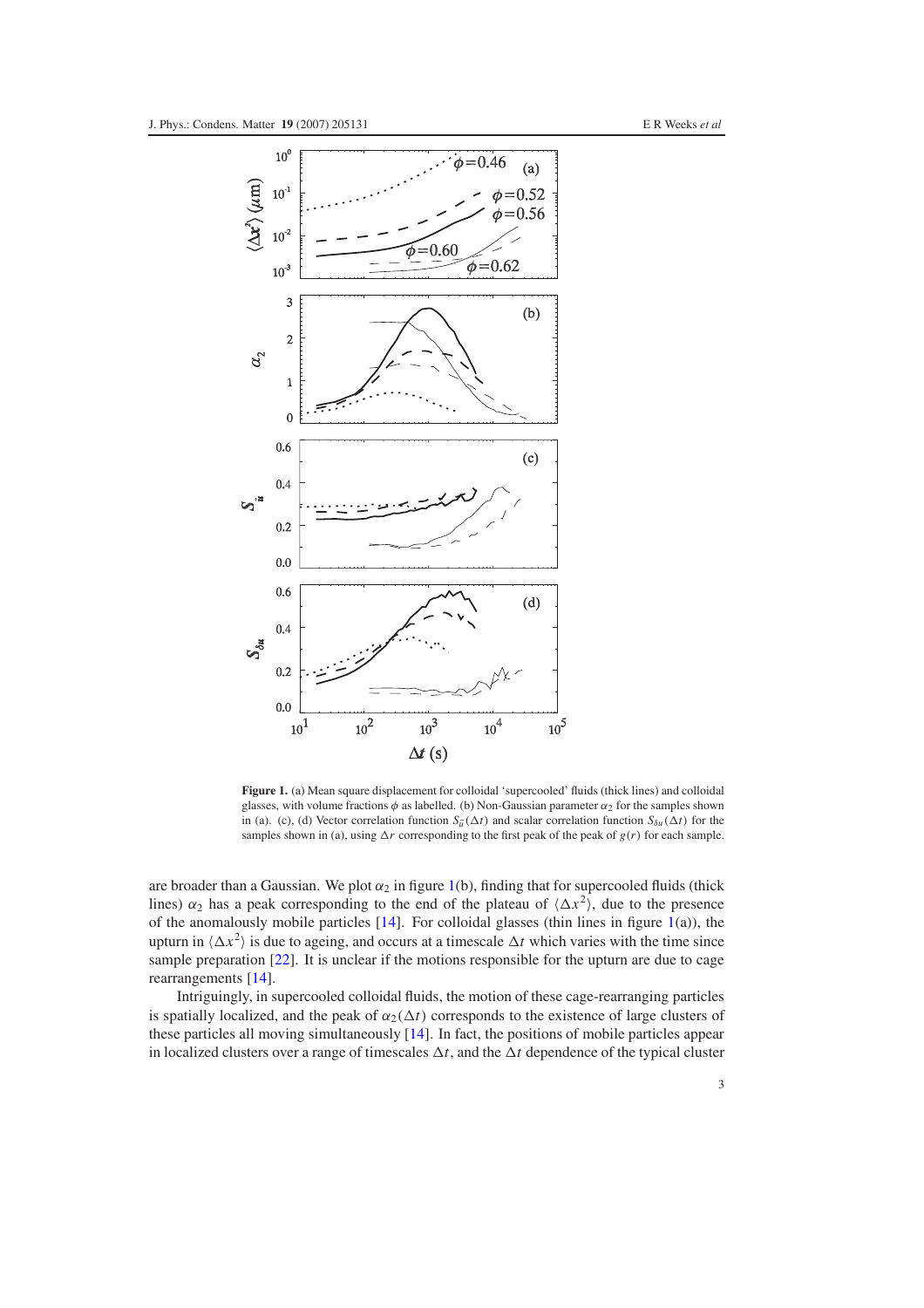size appears qualitatively similar to the  $\Delta t$  dependence of  $\alpha_2$  [\[14\]](#page-10-9). However, interpretations of these observations are difficult, as the details depend on the particular definition of which particles comprise a mobile cluster. In this work we seek to characterize particle motion in a way that does not arbitrarily separate particles into mobile and immobile populations.

We wish to determine how these previously observed clusters of cage-rearranging particles are manifested in correlations of the motion of individual particles. In a dilute suspension of particles, particles have only hydrodynamic interactions, and the correlations between the displacement vectors  $\vec{u}$  of two particles should decay as  $1/\Delta r$  with increasing separation  $\Delta r$  [\[23–25\]](#page-11-6). This result would still hold true for dilute tracers in any homogeneous viscoelastic medium [\[26,](#page-11-7) [27\]](#page-11-8). However, it seems unlikely that our samples are homogeneous on the length scales that we consider; our imaging window has a width of only  $\sim$ 25 particle diameters. The direct interparticle forces (their electric charge, and steric repulsion) are likely to be as important as hydrodynamic interactions.

Thus, we do not necessarily expect  $1/\Delta r$  decay of correlations, especially given the apparently cooperative and localized nature of the cage rearrangement motion. For example, a simulation of hard spheres at large volume fractions found exponential decay [\[13\]](#page-10-8). This suggests that particles may rearrange by translating together in a group. One possibility for this group motion is that cage-rearranging particles move in parallel directions [\[11,](#page-10-6) [13–15\]](#page-10-8). An alternate possibility is that *mobility* may be correlated over long distances. Mobility is the magnitude of particle displacements,  $u = |\vec{u}|$ , sometimes with the average subtracted off  $(\delta u \equiv u - \langle u \rangle)$ . In fact, the previous observations of clusters of anomalously mobile particles are a direct indication that mobility is correlated; simulations have provided evidence that there is a correlation length scale [\[11,](#page-10-6) [13\]](#page-10-8). Correlations of mobility are consistent with both collectively translating regions, and also internal rearrangements within localized regions.

To study these possibilities, we compute two correlation functions from our data: one using  $\vec{u}$  and one using the mobility  $\delta u$  [\[11,](#page-10-6) [13,](#page-10-8) [25\]](#page-11-9). We define

$$
S_{\vec{u}}(\Delta r, \Delta t) = \frac{\langle \vec{u}_i \cdot \vec{u}_j \rangle}{\langle u^2 \rangle},
$$
\n(2)

$$
S_{\delta u}(\Delta r, \Delta t) = \frac{\langle \delta u_i \delta u_j \rangle}{\langle (\delta u)^2 \rangle},\tag{3}
$$

<span id="page-3-0"></span>where the timescale  $\Delta t$  is used to define the displacements  $\vec{u}$  and mobility  $\delta u$ . For both formulas, the numerator average is over all pairs of particles *i*, *j* with separations  $\Delta r$ , and the denominator average is over all particles. $^{4,5}$  $^{4,5}$  $^{4,5}$  The normalization of both of these functions is chosen so that perfectly correlated motion ( $\vec{u}_i = \vec{u}_j$  for all particles *i*, *j*) corresponds to  $S_{\vec{u}} = S_{\delta u} = 1$ , perfectly anticorrelated motion  $(\vec{u}_i = -\vec{u}_i)$  corresponds to  $S_{\vec{u}} = -1$ , and uncorrelated motion gives  $S_{\vec{u}} = S_{\delta u} = 0$ . Note that  $S_{\delta u}$  measures *fluctuations* of mobility, so

<sup>4</sup> Our function  $S_{\vec{u}}$  can be related to the two-particle function described in [\[25\]](#page-11-9):

$$
D_{\alpha,\beta}(\delta r,\Delta t) = \langle u_i^{\alpha} u_j^{\beta} \rangle \tag{4}
$$

<span id="page-3-1"></span>where  $\alpha$  and  $\beta$  indicate the components of the vector displacements to multiply. Thus  $D(\delta r, \Delta t)$  can be related to  $S_{\vec{u}}(\Delta r, \Delta t)$  as

$$
D_{xx} + D_{yy} + D_{zz} = S_{\vec{u}}(\Delta r, \Delta t) \langle |u|^2 \rangle.
$$
 (5)

Note that  $\langle |u(\Delta t)|^2 \rangle$  is just the ordinary mean square displacement, and is  $\Delta r$  independent, so to convert from  $S_{\vec{u}}(\Delta r, \Delta t)$  to  $D(\Delta r, \Delta t)$  is simple.<br><sup>5</sup> Our function  $S_{\delta u}$  can be related to the two-particle function described in [\[11\]](#page-10-6),  $g_u(\Delta r, \Delta t)$ , which is analogous to the

static pair correlation function  $g(r)$ . The static pair correlation function is defined by

$$
g(\Delta r) = \frac{1}{4\pi (\Delta r)^2 \langle n \rangle N} \sum_{i,j \neq i} \delta(\Delta r - R_{ij})
$$
\n(6)

4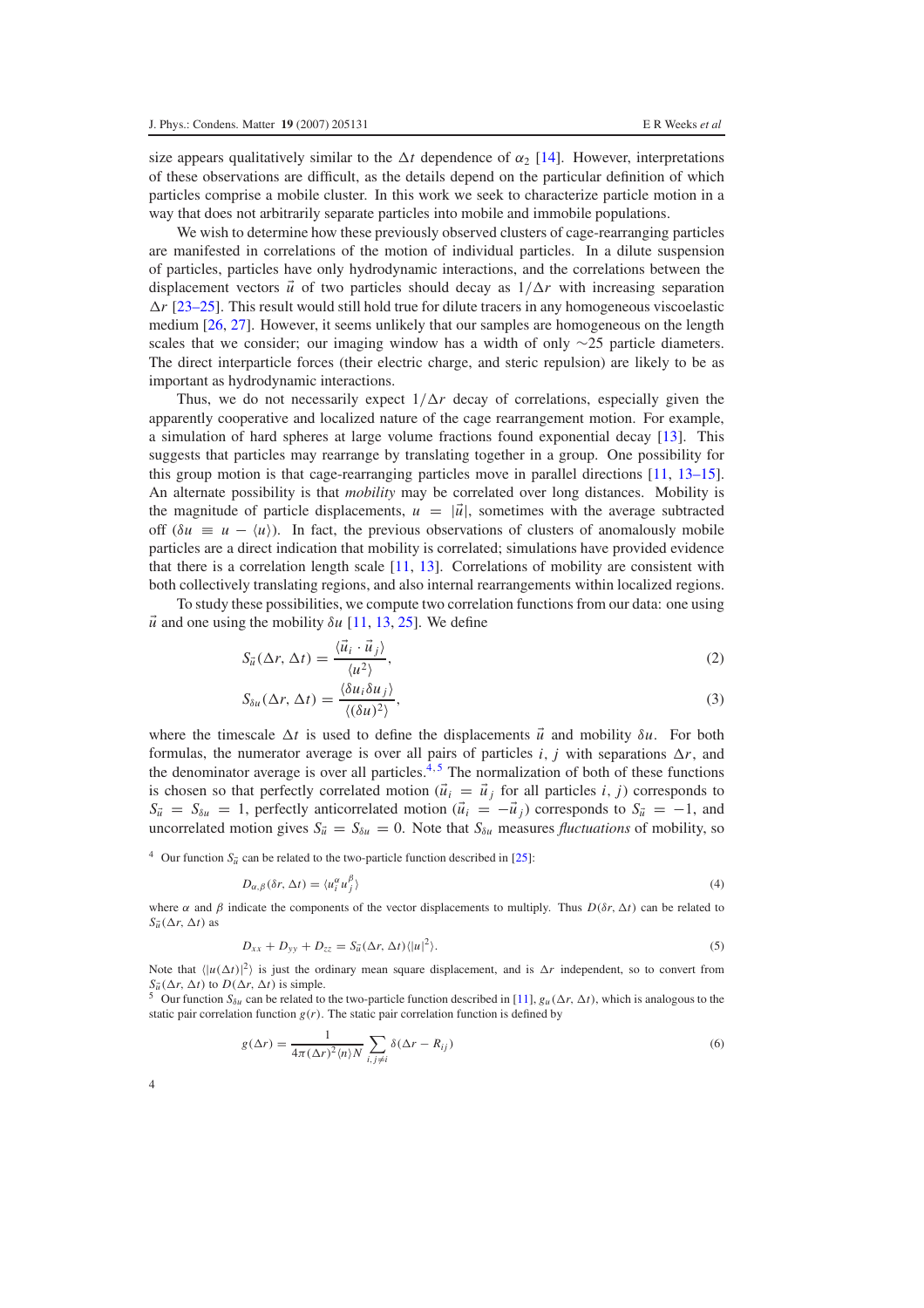either anomalously mobile or anomalously immobile particles would show positive correlation. By examining the  $\Delta r$  dependence of these functions we learn about spatially correlated motion, and by examining the  $\Delta t$  dependence we study the correlated motion seen at different timescales.

To study the  $\Delta t$  dependence of  $S_{\vec{u}}$  and  $S_{\delta u}$ , for convenience we choose a fixed value  $\Delta r = \Delta r_{nn}$  for each data set, set by the first maximum of the pair correlation function  $g(r)$  (which is slightly larger than at  $\sigma$ , and depends slightly on  $\phi$ , due to the charging of the particles). Pairs of particles with separation  $\Delta r_{nn}$  are nearest neighbours and are strongly correlated due to their close proximity, as will be shown later.

We plot  $S_{\vec{u}}(\Delta t, \Delta r_{nn})$  in figure [1\(](#page-2-0)c) and  $S_{\delta u}(\Delta t, \Delta r_{nn})$  in figure 1(d). For the supercooled fluids (thick lines), the behaviour of these two functions is dramatically different.  $S_{\vec{u}}$  is nearly constant as a function of  $\Delta t$ , whereas  $S_{\delta u}$  is small at short lag times, rises to a maximum, and then has a downturn. Strikingly, the  $\Delta t$  dependence of  $S_{\delta u}$  is similar to that of the non-Gaussian parameter  $\alpha_2$ , which can be seen for three supercooled fluid samples by comparing the thick lines in figures [1\(](#page-2-0)b) and (d). While  $S_{\delta u}$  reaches its maximum at slightly larger values of  $\Delta t$ , it appears that the anomalously mobile particles (which cause the increase of  $\alpha_2$ ) are directly responsible for the increasing correlation measured by  $S_{\delta u}$ . While the time dependence of the vectorial correlations  $S_{\vec{u}}$  is much weaker than for the mobility, there is a slight rise at larger  $\Delta t$  seen in figure [1\(](#page-2-0)c) [\[13\]](#page-10-8). It has been conjectured that  $S_{\vec{u}}(\Delta t \rightarrow \infty)$  should be non-zero, as short-lag-time interparticle correlations will always provide a contribution to  $\langle \vec{u}_i \cdot \vec{u}_j \rangle$  even if particles are uncorrelated at longer lag times [\[13\]](#page-10-8). This may explain why we do not see a downturn in  $S_{\vec{u}}$  at large  $\Delta t$ .

Figures [1\(](#page-2-0)c), (d) also show that at short lag times,  $S_{\vec{u}} > S_{\delta u}$ , although at the cage-breaking timescales, the opposite is true. These results, along with the similar lag time dependence of  $\alpha_2$  and  $S_{\delta u}$ , suggest that the cage rearrangements are due to mobility correlations, rather than a strong directional correlation. The implied picture is that regions of cage rearrangements are composed of highly mobile particles, which move in many directions. While the motions of neighbouring particles are somewhat directionally correlated, the cage rearrangements reflect regions of internal restructuring rather than large-scale cooperative translations.

Further confirmation of this picture comes from the volume fraction dependence of the correlation functions, seen in figures [1\(](#page-2-0)c), (d). As  $\phi$  increases towards the glass transition at  $\phi_{g} \approx 0.58$ ,  $S_{\vec{u}}$  changes only slightly, while  $S_{\delta u}$  changes dramatically, again similar to the behaviour of  $\alpha_2$ . The growth of  $S_{\delta u}$  (and non-growth of  $S_{\tilde{u}}$ ) indicate that as the glass transition is approached, mobility correlations become increasingly important, while the directional correlations remain virtually unchanged.

which is normalized so that  $g(\Delta r) \rightarrow 1$  as  $\delta r \rightarrow \infty$ . *N* is the number of particles in the sample,  $\langle n \rangle$  is the number density, and  $\delta$  () is the Dirac delta function. Using our notation,

$$
g_u(\Delta r, \Delta t) = \frac{\left\langle \sum_{i,j \neq i} u_i u_j \delta(\Delta r - R_{ij}(t)) \right\rangle_t}{4\pi (\Delta r)^2 \langle u \rangle^2 \langle n \rangle N}
$$
\n(7)

$$
=\frac{\langle u_i u_j \rangle}{\langle u \rangle^2} g(\Delta r) \tag{8}
$$

where the angle brackets  $\langle \rangle_t$  around the sums in the first line indicate a time average, and  $\langle u_i u_j \rangle$  is taken over all pairs of particles with separations  $\Delta r$ . It can be shown that

$$
\frac{g_u(\Delta r, \Delta t)}{g(\Delta r)} - 1 = \left(\frac{\langle u^2 \rangle}{\langle u \rangle^2} - 1\right) S_{\delta u}(\Delta r, \Delta t)
$$
\n(9)

thus relating our  $S_{\delta u}$  with the function  $g_u$ ; the left-hand side of this equation is equivalent to  $\Gamma(\Delta r, \Delta t)$  discussed in [\[11\]](#page-10-6).  $g_u$  is proportional to  $g(\Delta r)$ , whereas  $S_{\delta u}$  is not.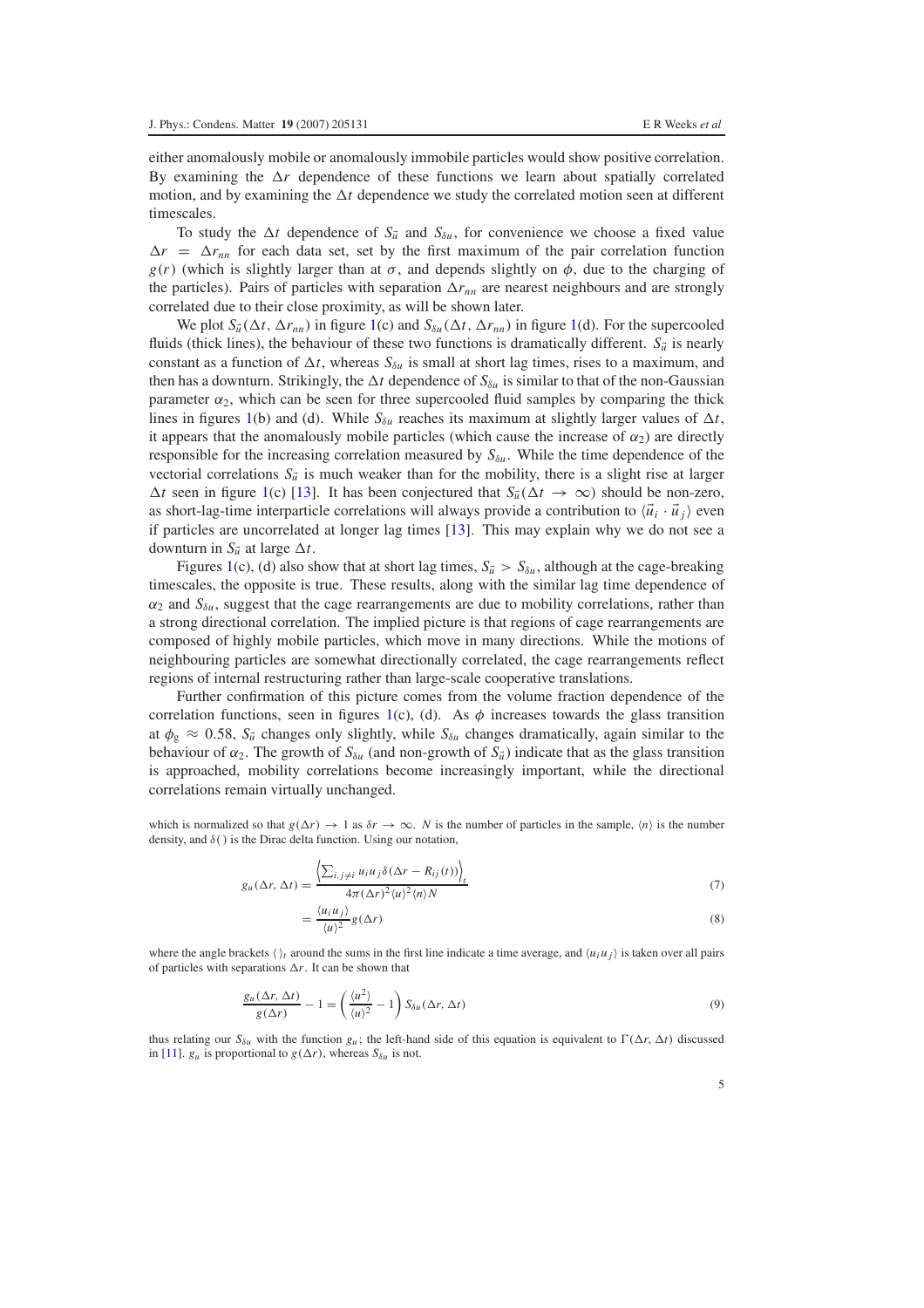<span id="page-5-0"></span>

**Figure 2.** (a) Correlation functions for  $\phi = 0.56$  (a supercooled fluid close to the glass transition), with  $\Delta t = 2000$  s. (b) Correlation functions for  $\phi = 0.62$  (a glass), with  $\Delta t = 10000$  s. (c)  $g(r)$ for the data shown in (a);  $g(r)$  is similar for the data shown in (b).

The results are harder to interpret for glassy samples (thin lines in figure [1\)](#page-2-0), due to the ageing of the system. In an ageing system, the properties of the samples depend on the time since the sample was prepared [\[22\]](#page-11-5); for example, the increase in  $\langle \delta x^2 \rangle$  at large  $\Delta t$  (figure [1\(](#page-2-0)a)) moves to longer  $\Delta t$  as the sample age increases. (The sample age is defined as the time since stirring the sample prior to the start of the experiment. To minimize the effects of ageing for these data, data acquisition was started 5–10 h after stirring the sample, which reliably initiates the ageing [\[22\]](#page-11-5).) As seen in figures [1\(](#page-2-0)c), (d), any  $\phi$  dependence for the correlated behaviour in glassy samples is unclear. The correlation functions are non-zero due to correlated motion of particles within cages; however, the increases seen in  $S_{\vec{u}}$  and  $S_{\delta u}$  at large  $\Delta t$  are probably due to the slight motions responsible for ageing [\[22\]](#page-11-5).

To examine the spatial character of the highly correlated particles occurring at the cagerearrangement timescales, we study the  $\Delta r$  dependence of these functions, fixing  $\Delta t$  to maximize  $S_{\delta u}$  (figure [1\(](#page-2-0)d)). The correlation functions are shown for a supercooled fluid  $(\phi = 0.56)$  in figure [2\(](#page-5-0)a), indicated by the thick lines. Both functions oscillate, with especially strong oscillations seen in  $S_{\vec{u}}$  (thick solid line). Strikingly, these oscillations coincide with oscillations of the pair correlation function  $g(r)$ , shown in figure  $2(c)$  $2(c)$ . For example, pairs of particles with separations corresponding to the first peak in  $g(r)$  are nearest neighbours, and are the most strongly correlated. This agrees with our earlier work, which found that the pair correlation function  $g(r)$  influences the motion of pairs of particles [\[17\]](#page-11-0). In fact, comparing  $S_{\delta u}$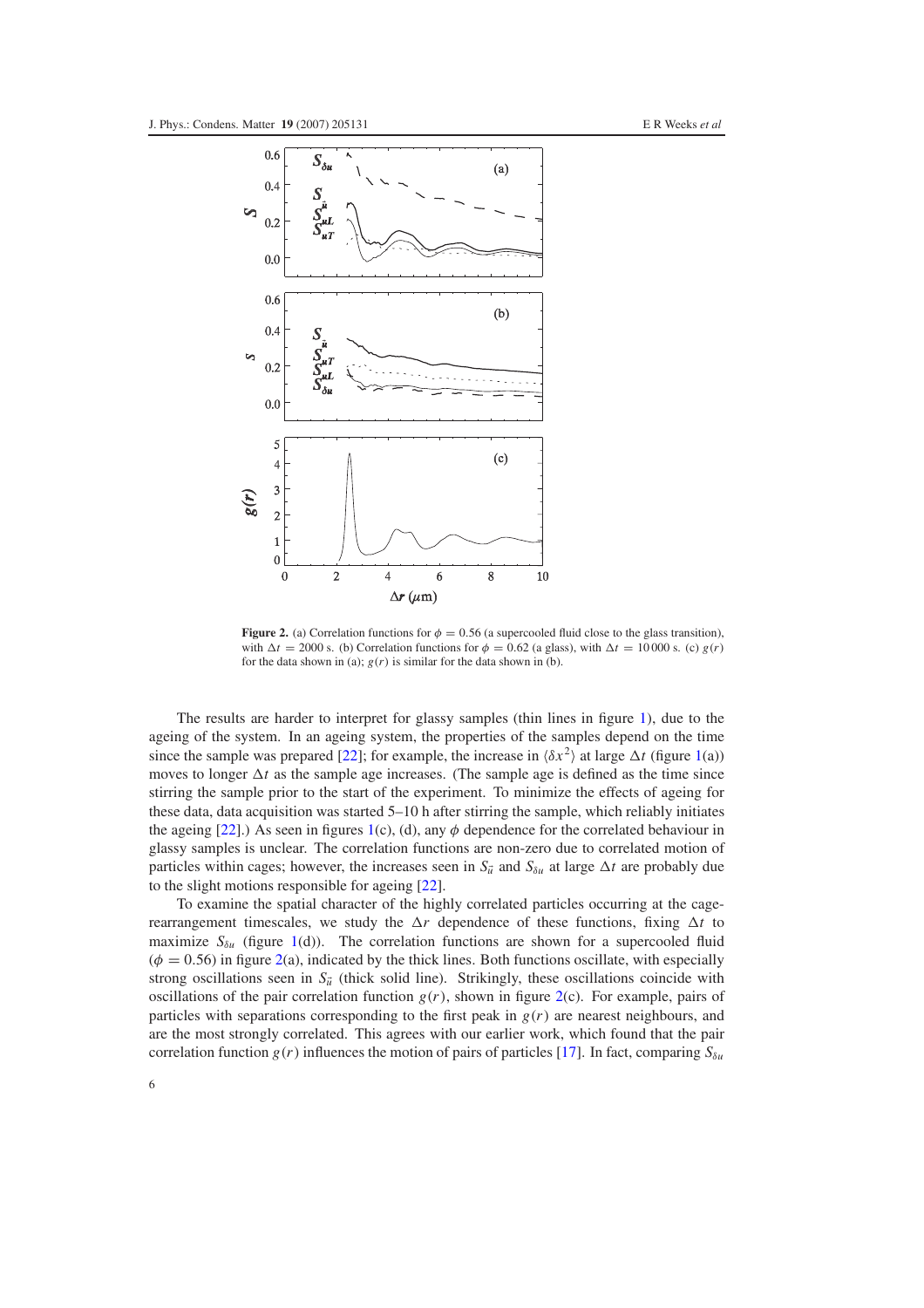and  $S_{\vec{u}}$  shows that the correlation of the *mobility* of pairs of particles is less sensitive to  $g(r)$ , whereas the correlation of their *directions* is more sensitive to  $g(r)$ . This is further evidence that cage rearrangements involve regions of particles with high mobility, although within those regions the directions of the displacements of individual particles are not as strongly correlated, but rather are influenced by  $g(r)$ . Both simulations of Lennard-Jones particles and of hard spheres saw similar oscillations in spatial correlation functions, but the relationship with  $g(r)$ was unclear, as the systems had higher polydispersity than our samples  $[11, 13]$  $[11, 13]$  $[11, 13]$  (see footnote 5).

To further examine the correlations in the directions of motion of pairs of particles, we decompose  $S_{\vec{u}}$  into longitudinal correlations (correlations of the displacement along the direction of the separation vector  $\Delta \vec{r}_{ij}$ ) and transverse correlations (correlations of the component of the displacement vector perpendicular to  $\Delta \vec{r}_{ij}$ ). Two new functions are defined as:

$$
S_{\vec{u}L}(\Delta r, \Delta t) = \frac{\langle u_i^{\mathrm{L}} u_j^{\mathrm{L}} \rangle}{\langle u^2 \rangle} \tag{10}
$$

$$
S_{\vec{u}T}(\Delta r, \Delta t) = \frac{\langle \vec{u}_i^T \cdot \vec{u}_j^T \rangle}{\langle u^2 \rangle} \tag{11}
$$

where  $u_i^L = \vec{u}_i \cdot \hat{R}_{ij}$ ,  $u_j^L = \vec{u}_j \cdot \hat{R}_{ij}$ ,  $u_i^T = \vec{u}_i - u_i^L \hat{R}_{ij}$ , and  $u_j^T = \vec{u}_j - u_j^L \hat{R}_{ij}$ . The normalization is chosen so that  $S_{\vec{u}} = S_{\vec{u}L} + S_{\vec{u}T}$ .  $\hat{R}_{ij}$  is a unit vector pointing from particle *i* to particle *j*, and the dot products for the  $u^L$  terms are taken so that two vectors pointed in the same direction correlate positively. These two functions are plotted in figure [2\(](#page-5-0)a) (thin lines). The oscillations of  $S_{\vec{u}}$  are almost entirely due to the contribution from  $S_{\vec{u}}$  (thin solid line), indicating that the longitudinal motion is most sensitive to  $g(r)$ . In fact, the longitudinal correlations of the motions of nearest-neighbour particle pairs are suggestive of 'string-like' motion seen in simulations [\[28\]](#page-11-10). However,  $S_{\vec{u}L}$  also shows a slight anticorrelation at  $\Delta r \approx 3.2 \mu$ m, corresponding to the first minimum of  $g(r)$ . This indicates that pairs of particles separated by  $\approx$ 1.5 $\sigma$  are actually more likely to move in antiparallel directions (towards or away from each other), despite their strongly correlated mobility; some evidence for this has also been seen in simulations [\[12\]](#page-10-7). The transverse component  $S_{\vec{u}T}$  (thin dotted line) has a slight increase near the first minimum of  $g(r)$ , but otherwise shows little dependence on  $g(r)$ .

At larger separations, particle motion is still less correlated. If the particles were in a dilute suspension and long-range interactions were solely due to the hydrodynamic behaviour of the solvent, the correlation functions should decrease as  $1/\Delta r$ . This would also be the case for a homogeneous viscoelastic medium [\[25\]](#page-11-9), although the localized rearrangements observed previously show that motion in these dense colloidal samples is spatially inhomogeneous [\[14,](#page-10-9) [15\]](#page-10-10). To check this, we plot the correlation functions on semilog and log–log axes in figure [3](#page-7-0) for  $\phi = 0.56$  at two different timescales. The top right graph shows that the decay is close to  $1/\Delta r$  for short timescales; we find similar behaviour for all liquid samples at timescales  $\Delta t$  < 100 s. The behaviour characteristic of longer timescales relevant for cage rearrangements is shown in the bottom graphs. On the semilog graph, the decays follow straight lines for both functions out to  $\Delta r \approx 25 \mu$ m, indicating exponential decay with characteristic length scales  $\xi_{\delta u} = 8.5 \ \mu \text{m} = 3.6\sigma$  and  $\xi_{\vec{u}} = 6.1 \ \mu \text{m} = 2.6\sigma$ . For this sample, the decay lengths vary in the range  $\xi_{\delta u} = 7.6 \pm 0.9$   $\mu$ m and  $\xi_{\vec{u}} = 6.7 \pm 0.9$   $\mu$ m when  $\Delta t$  is varied from 50–5000 s. The exponential decay demonstrates that dense colloidal suspensions on these length scales and timescales do not behave as continuum viscoelastic materials [\[26,](#page-11-7) [27\]](#page-11-8).

At large  $\Delta r$ , a downturn is seen in the correlation functions (bottom graphs in figure [3\)](#page-7-0). This is due to a counterflow, similar to what was seen in simulations [\[13,](#page-10-8) [29\]](#page-11-11). This counterflow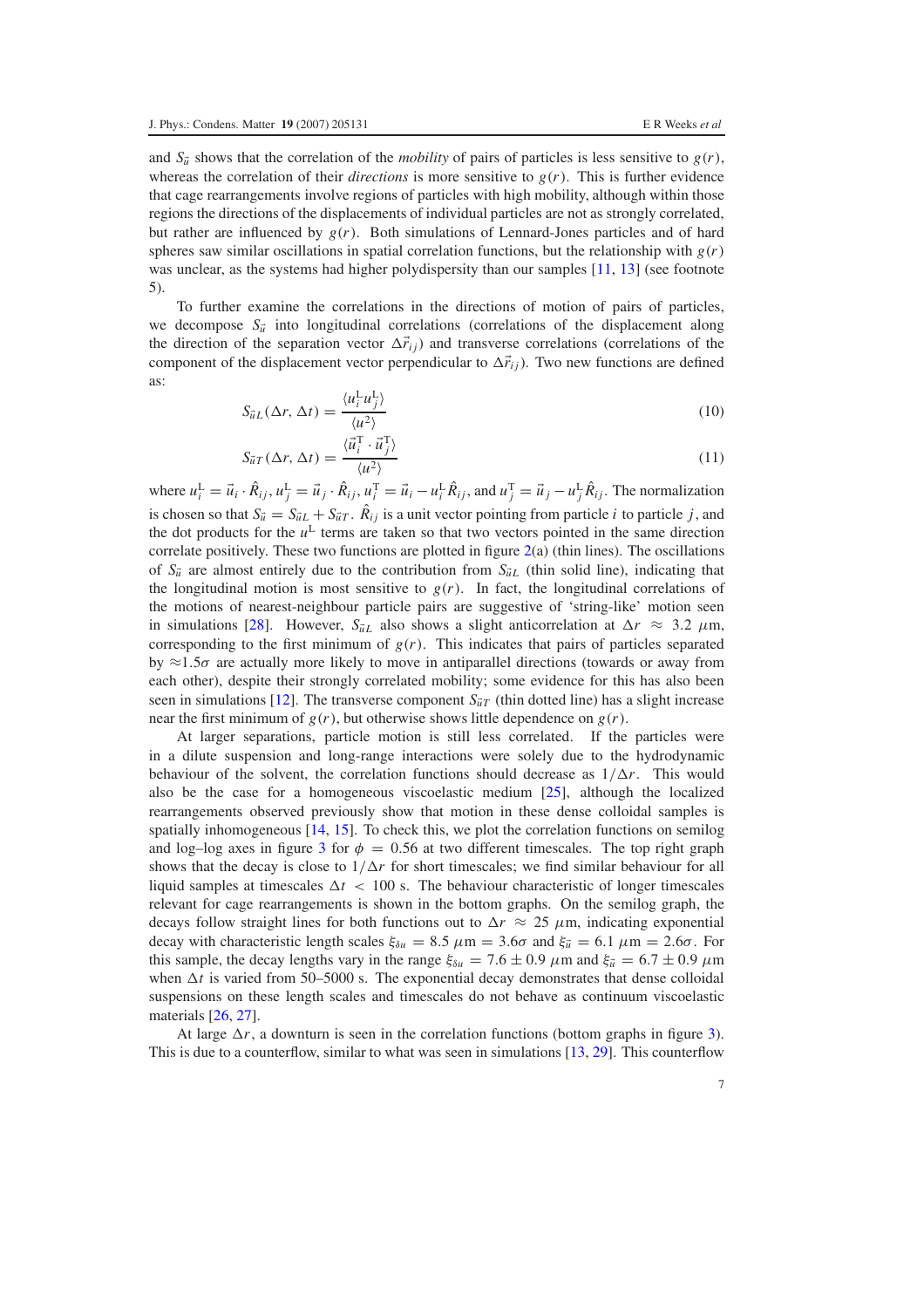<span id="page-7-0"></span>

**Figure 3.** Semilog and log–log plots of  $S_{\vec{u}}$  (solid lines) and  $S_{\delta u}$  (dashed lines) at two different  $\Delta t$ as indicated, for  $\phi = 0.56$ , a supercooled fluid. The dotted  $1/\Delta r$  lines are drawn as a guide to the eye in the log–log plots. The dotted fit lines shown in the lower left plot have decay lengths  $\xi_{\delta u} = 8.5 \ \mu \text{m}$  and  $\xi_{\vec{u}} = 6.1 \ \mu \text{m}$ . The downturn at long  $\Delta t$  is not fitted, and is described in the text.

has been interpreted previously as the medium's response to the transient motion of a particle, although it is less clear how this may apply in the case of localized motions [\[13,](#page-10-8) [29\]](#page-11-11). The counterflow may be due to the presence of the cover slip ( $>$ 30  $\mu$ m away), although the correlation functions do not change significantly when the data is split into two subsets: one closer to the coverslip and one further away. The counterflow results in a slight anticorrelation in both  $S_{\vec{u}}$  and  $S_{\delta u}$  at  $\Delta r \approx 40 \mu m$  (not shown). In all cases the exponential decay occurs over a decade in  $\Delta r$  before the counterflow cuts off the correlation. At still larger length scales  $(\Delta r \gg \xi_{\tilde{u}}, \xi_{\delta u})$ , the correlation functions must decay as  $1/\Delta r$ , as on a sufficiently large length scale the colloidal suspension will appear to be homogeneous. However, we do not have data at large enough  $\Delta r$  to see  $1/\Delta r$  decay, and at large separations the amplitude of the correlation functions would be quite small and difficult to measure.

To look for a possible growing length scale, we extract the correlation decay lengths for  $S_{\vec{u}}$  and  $S_{\delta u}$  in samples with different volume fractions, with the results shown in figure [4.](#page-8-0) The decay lengths increase only slightly as  $\phi_{g}$  is approached. Within the error bars,  $\xi_{\vec{u}}$  is consistent with a constant value  $\xi_{\vec{u}} \approx 3\sigma$ .  $\xi_{\delta u}$  doubles over the range  $\phi = 0.46$ –0.56, and this is sufficient to account for the increase in the size of clusters of mobile particles seen in previous work [\[14\]](#page-10-9); however, we see no evidence in our data for or against a divergence of  $\xi_{\delta u}$  at  $\phi_{\delta}$ . For these samples, the relaxation timescale grows by a factor of 60 from  $\phi = 0.46$  to 0.56, which is a much more dramatic change [\[17\]](#page-11-0). Intriguingly, this slight increase in  $\xi_{\delta u}$  gives new insight into the  $\phi$  dependence of  $S_{\delta u}$  for the supercooled fluids, seen in figure [1\(](#page-2-0)d). If we assume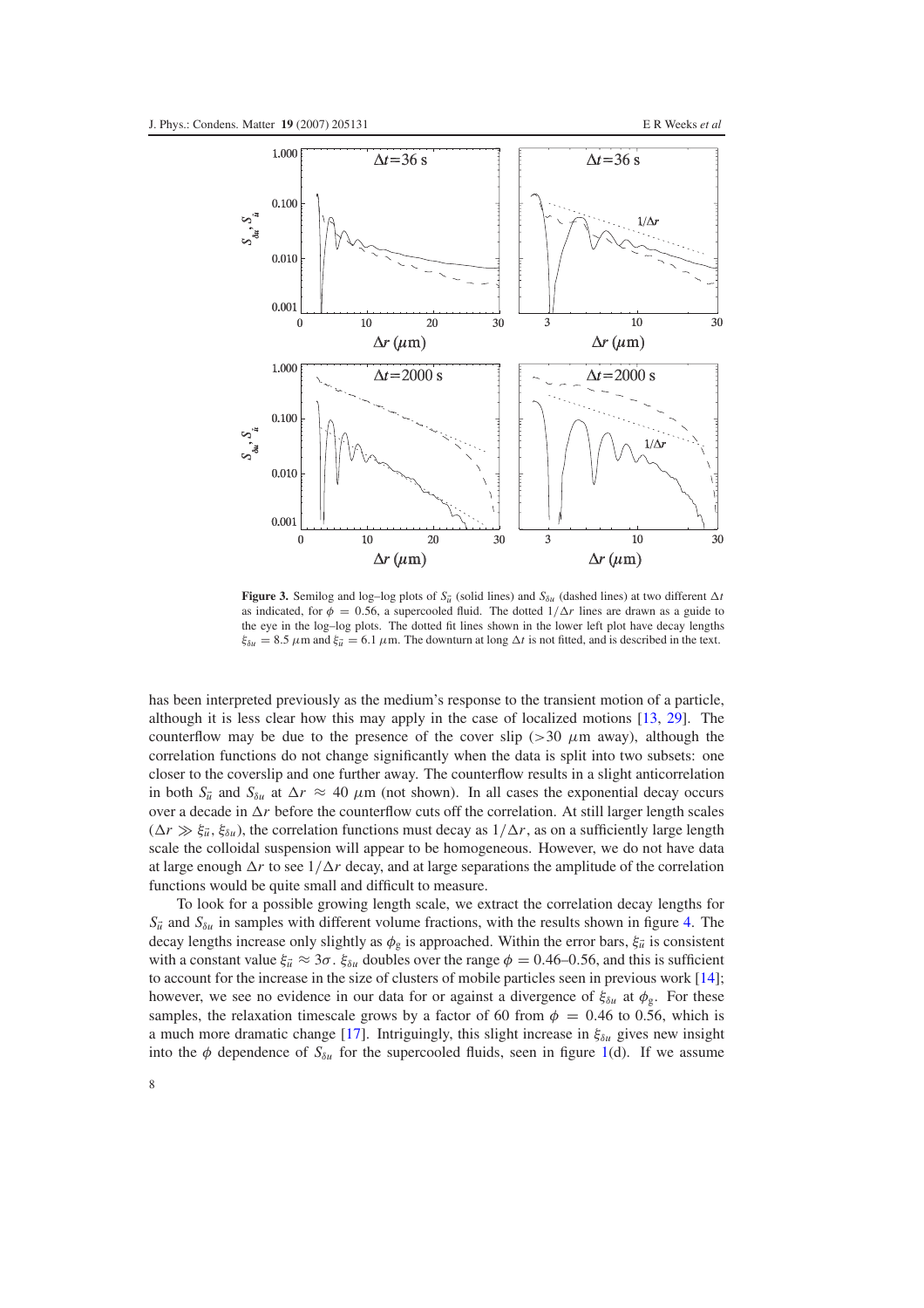<span id="page-8-0"></span>

**Figure 4.** Volume fraction  $\phi$  dependence of the dynamic length scales, for colloidal liquids and glasses. The length scales are determined by a fit to the exponential decay of correlation functions such as those shown in figure [3;](#page-7-0) the error bars indicate variability in determining the length scales at different  $\Delta t$  s. (The data points for  $\phi = 0.52$  and  $\phi = 0.56$  are horizontally offset from each other slightly for clarity.)

 $S_{\delta u}(\Delta r) = A_{\phi}(\Delta t) \exp(-\Delta r/\xi_{\delta u})$ , we find that the maximum value (with respect to  $\Delta t$ ) of  $A_{\phi}(\Delta t)$  is a constant, approximately 0.75  $\pm$  0.05, independent of  $\phi$ . Thus, the increasing height of  $S_{\delta u}$  as  $\phi$  increases, seen in figure [1\(](#page-2-0)d), is primarily due to the increase in  $\xi_{\delta u}$  and thus an increasing value of  $\exp(-\Delta r_{nn}/\xi_{\delta u})$ , using the nearest-neighbour separation  $\Delta r_{nn}$ .

We can compare our length scales  $\xi \vec{u}$  and  $\xi \delta u$  with length scales obtained from computer simulations of glass-forming systems. The values that we find for  $\phi = 0.56$  ( $\xi_{\vec{u}} \approx \xi_{\delta u} \approx 3\sigma$ ) are slightly larger than that seen in simulations of hard spheres ( $\xi_{\vec{u}} = 2.3\sigma$ ,  $\xi_{\delta u} = 1.4\sigma$ ); the simulations had a higher polydispersity, and thus may have been further from the glass transition at  $\phi = 0.56$  [\[13\]](#page-10-8). Simulations of Lennard-Jones particles did not notice exponential decay [\[16\]](#page-10-11), and instead computed a length scale by calculating (in our notation)

$$
\xi'(\Delta t) = \left(\frac{\langle u^2 \rangle}{\langle u \rangle^2} - 1\right) \int_0^\infty d\Delta r \, S_{\delta u}(\Delta r, \Delta t). \tag{12}
$$

The term in parenthesis is qualitatively similar to the non-Gaussian parameter  $\alpha_2$ , and over the range of liquids shown in figure [4](#page-8-0) varies from 0.35 (at  $\phi = 0.46$ ) to 0.70 (at  $\phi = 0.56$ ). We calculate  $\xi'$  for our data by using the form  $A_{\phi}(\Delta t)$  exp( $-\Delta r/\xi_{\delta u}$ ) for  $S_{\delta u}$  with our measured values for *A* and  $\xi_{\delta u}$ , and using the value of  $\Delta t$  which maximizes  $S_{\delta u}$  (and thus maximizes ξ'). We find that ξ' increases from 0.9 to 4.1  $\mu$ m  $\approx 0.4\sigma$ -1.7 $\sigma$  as the glass transition is approached. These values are larger than those seen in the simulation (0.05–0.32 in Lennard-Jones units) [\[16\]](#page-10-11).

Earlier work has seen evidence that structural properties of the sample are slightly correlated with particle mobility [\[17,](#page-11-0) [30\]](#page-11-12). This then suggests that the exponential length scales seen in the correlation functions may relate to spatial correlations of structural properties. We have computed a spatial correlation function  $S_{\delta V}$  similar to  $S_{\delta u}$  (3), except looking at fluctuations δ*V* of the Voronoi volume *V* of each particle. The Voronoi volume is a geometric way of partitioning space, so that each particle claims the volume that is closer to its centre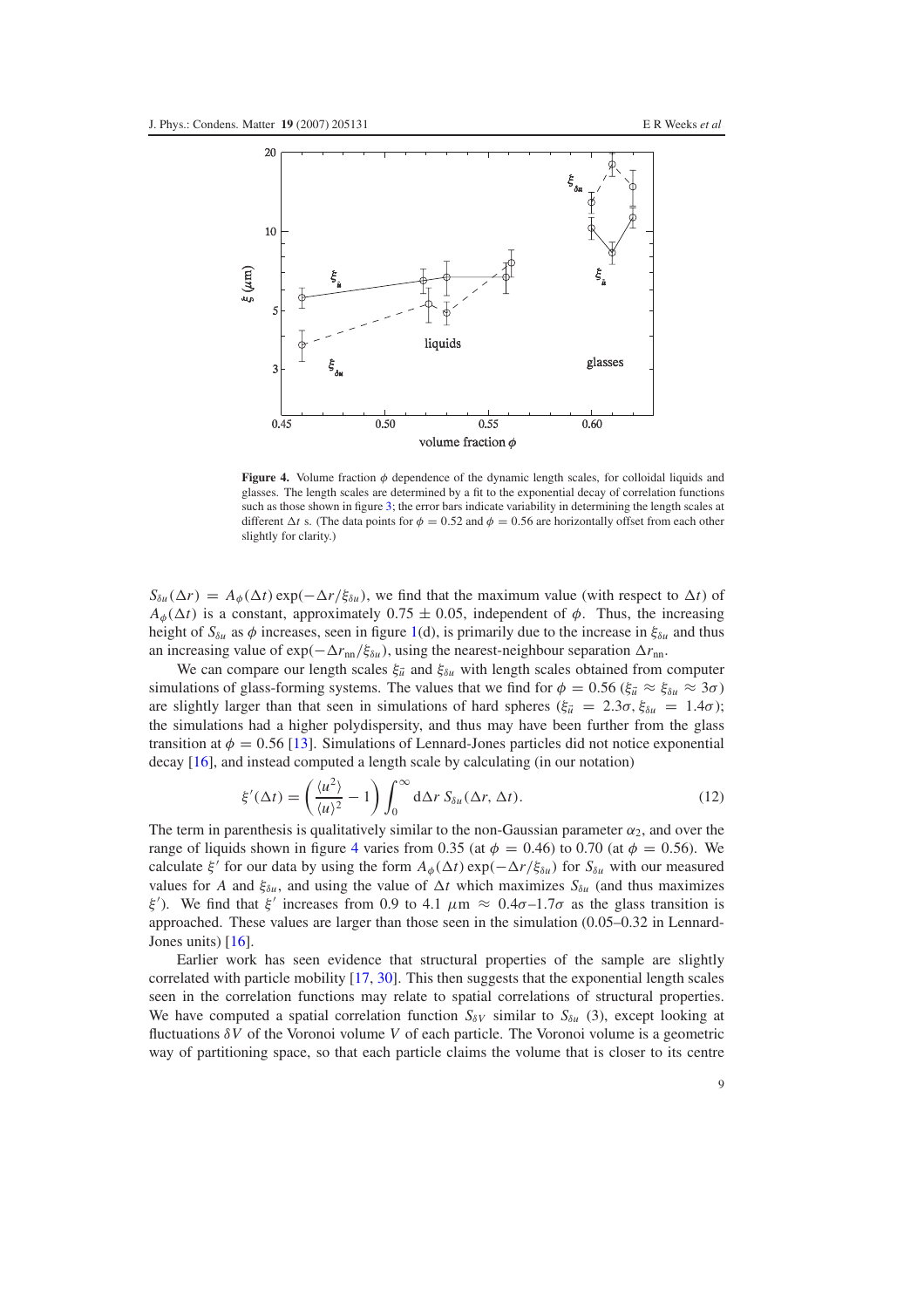than to the centre of any other particle. Particles with slightly larger Voronoi volumes are, in some sense, seeing a slightly smaller local volume fraction, and this is correlated with a slightly enhanced mobility [\[17\]](#page-11-0). The correlations  $S_{\delta V}$  do decay exponentially (not shown), with a length scale of 5.7–6.3  $\mu$ m for the four liquid samples that we consider ( $\sim$ 2.5 $\sigma$ ). Strikingly, we see no clear volume fraction dependence of this length scale. Furthermore, this length scale is quite similar to the length scales seen for  $S_{\vec{u}}$ . The lack of a clear connection to the length scale for mobility (ξδ*<sup>u</sup>* ) suggests that the correlation between the structure and the mobility, while present, is not the entire story; the cooperative motions are influenced by more factors than just the local volume [\[30,](#page-11-12) [31\]](#page-11-13).

For the glassy samples, the behaviour is strikingly different. As discussed before, our glassy samples are ageing, although for the duration of the experiment, little ageing occurs. (We consider samples with a large age  $t_w = 3 \times 10^4$  s and timescales  $\Delta t \leq t_w$ .) For our data, and for lag times  $\Delta t < 5000$  s, almost all particle motion consists of particles moving back and forth within their cages.  $S_{\vec{u}}$  and  $S_{\delta u}$  have a low amplitude, as shown in figures [1\(](#page-2-0)c), (d) and figure [2\(](#page-5-0)b), indicating that most of the motion is uncorrelated. For the glassy samples,  $S_{\vec{u}} > S_{\delta u}$ , similar to the liquids at small  $\Delta t$ . Figure [2\(](#page-5-0)b) also shows that the correlation functions oscillate much less, and thus the local structure  $[g(r)]$  has a only a minor role for glasses. Another intriguing difference is that  $S_{\vec{u}T} > S_{\vec{u}L}$ , indicating that fluctuations in the transverse directions are more strongly correlated than in the longitudinal direction.

The correlated motion that is present in the glasses, while of small amplitude, is rather long-ranged. Similar to the supercooled fluids, the correlation functions for glasses show exponential decay over a range of timescales  $\Delta t$ . The length scales for the decay are plotted in figure [4.](#page-8-0) They are significantly larger than the length scales associated with the supercooled fluids; for the glasses,  $\xi_{v,\delta v} = 8-20 \,\mu \text{m} \approx 3.5\sigma - 8.5\sigma$ . The data shown in figure [4](#page-8-0) also indicate that the scalar correlation lengths  $\xi_{\delta u}$  are noticeably larger than the vector correlation lengths  $\xi_{\vec{u}}$ , a trend which is the opposite to that of the liquids. The existence of this long-range correlation is sensible, given that the glasses are more densely packed: while most motion is localized and uncorrelated, particles can move slightly if there is long-range cooperation, even if they then move back (in order that there are no rearrangements). At present, however, it is unclear if these correlation length scales correspond to the intrinsic motion of the frozen glassy system, or if they are connected with the ageing process [\[22\]](#page-11-5). The previous observations that clusters of 'mobile' particles are smaller is consistent with the low amplitude of the correlations [\[14,](#page-10-9) [22\]](#page-11-5).

Unlike the correlated motion in glasses, the structural correlations in the glassy samples are not long-ranged. The length scale for  $S_{\delta V}$ , the correlation function of the fluctuations of Voronoi volumes, stays comparable to that of the liquids ( $\xi_{\delta V} \sim 5.9$ –7.7  $\mu$ m for the glasses). While there is very little change of this length scale with  $\phi$ , we do note that the two samples with the largest values of  $\xi_{\delta V}$  correspond to the same two samples with the largest values of  $\xi_{\vec{u}}$ , again suggesting a connection between the structure and correlated particle motion [\[32\]](#page-11-14).

#### **4. Conclusions**

By measuring the positions of several thousand particles over several hundred time steps, we have found that particle motion is correlated over distances of 3–4 particle diameters. In particular, particles undergoing cage rearrangements have anomalously large displacements, and these are highly spatially correlated. We note that the largest degree of correlation exists at the timescales corresponding to cage rearrangements, but that our observations do not preclude the sample from acting differently at very long timescales. All of our data is taken at timescales  $\Delta t < \tau_{\alpha}$ , so we are not able to quantify the behaviour on timescales corresponding to alpha relaxation.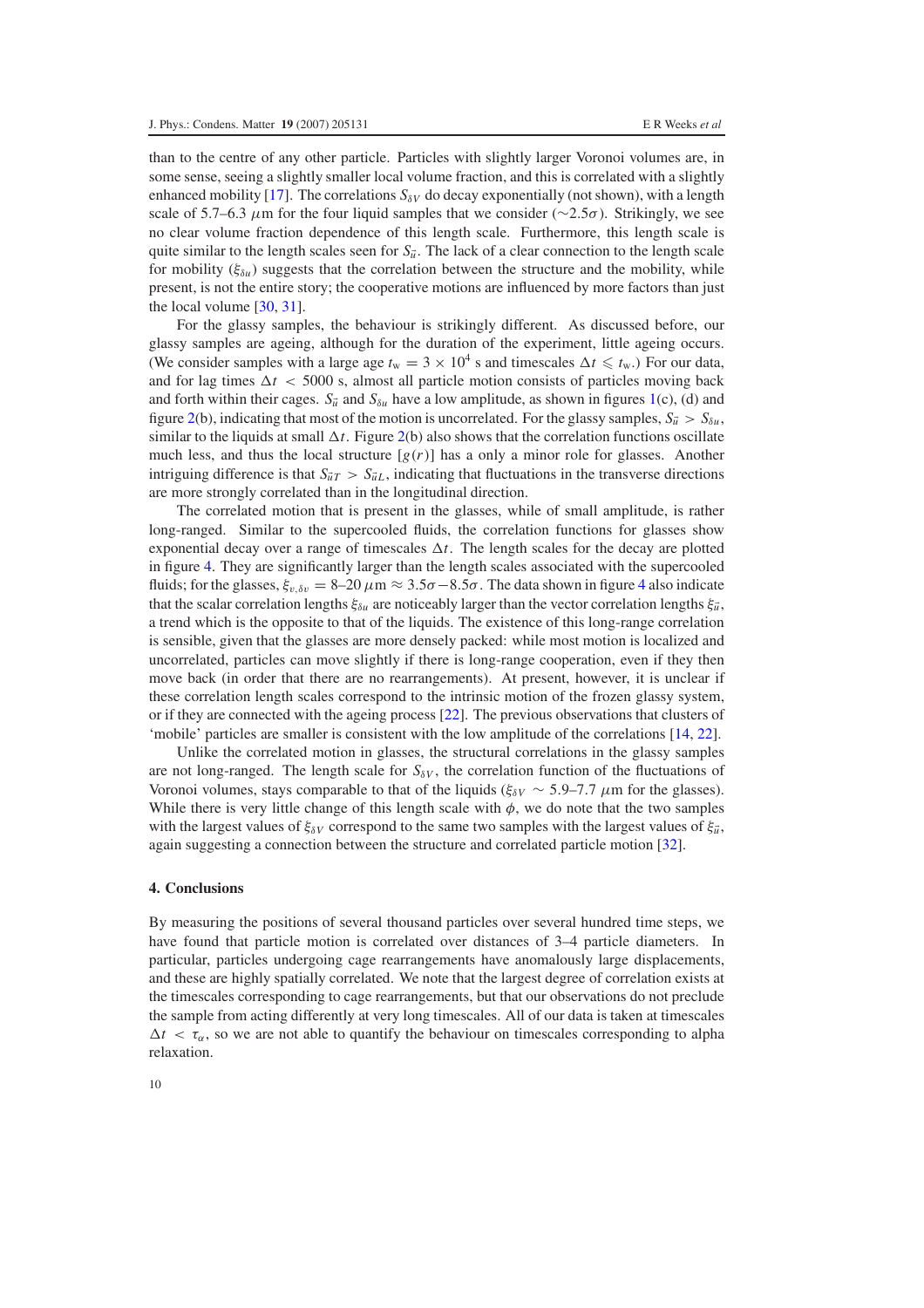At timescales similar to the cage-rearrangement timescale, the correlations decay exponentially with separation  $\Delta r$ . At very large  $\Delta r$ , we would expect the correlations to recover a  $1/\Delta r$  dependence, as predicted for homogeneous viscoelastic media [\[26,](#page-11-7) [27\]](#page-11-8), at any timescale. This dependence is seen at short timescales in our data (figure [3\)](#page-7-0), suggesting that the instantaneous response may be more continuum-like [\[33\]](#page-11-15). This is sensible; in such short timescales,  $\Delta t \ll \tau_{\alpha}$ , so these motions are not related to dynamical heterogeneities, and do not lead to flow of the sample. Rather, these are small-amplitude affine deformations. It is intriguing that, on the cage-rearrangement timescales, our image volume is not large enough to see the  $1/\Delta r$  behaviour, suggesting that the appropriate coarse-graining length scale is bigger than  $\sim$ 25σ.

The differing behaviour of the two correlation functions that we examine suggests that these rearrangements are composed of regions of mobile particles (particles with large displacements), but that the motions involve particles moving in many directions, rather than all of the particles moving in one coherent direction. This is especially clear as the correlations between the directions of motion of particles  $(S_{\vec{u}})$  strongly depend on the pair correlation function; within a group of mobile particles, their motions are often strongly directionally correlated, but also frequently not directionally correlated. This is consistent with particles moving in necklace-like loops, for example, as seen in [\[28\]](#page-11-10), and the mixing motions described in [\[17\]](#page-11-0).

The correlations become increasingly long-ranged as the glass transition is approached, as seen in two new correlation lengths  $\xi_{\delta u}$  and  $\xi_{\vec{u}}$ . This suggests that rearrangements involving regions consisting of a small number of particles become difficult or impossible as the volume fraction increases, which would explain the growth of the viscosity as the glass transition is approached. The size of these regions, quantified by the two correlation lengths  $\xi_{\vec{u}}$  and  $\xi_{\delta u}$ , are direct experimental evidence for dynamical length scales near the glass transition.

#### **Acknowledgments**

<span id="page-10-1"></span><span id="page-10-0"></span>We thank L Berthier, B Doliwa, U Gasser, and S C Glotzer for helpful discussions. We thank A Schofield for providing our colloidal samples. This work was supported by the US National Science Foundation (NSF) (DMR-0239109, DMR-0602584) and the Harvard Materials Research Science and Engineering Center (MRSEC) (NSF DMR-0213805).

#### <span id="page-10-3"></span><span id="page-10-2"></span>**References**

- <span id="page-10-4"></span>[1] Angell C A 2000 *J. Phys.: Condens. Matter* **12** [6463](http://dx.doi.org/10.1088/0953-8984/12/29/318)
- [2] Ediger M D, Angell C A and Nagel S R 1996 *J. Phys. Chem.* **100** [13200](http://dx.doi.org/10.1021/jp953538d)
- <span id="page-10-5"></span>[3] Adam G and Gibbs J H 1965 *J. Chem. Phys.* **43** [139](http://dx.doi.org/10.1063/1.1696442)
- <span id="page-10-6"></span>[4] Kivelson S A, Zhao X, Kivelson D, Fischer T M and Knobler C M 1994 *J. Chem. Phys.* **101** [2391](http://dx.doi.org/10.1063/1.468414)
- <span id="page-10-7"></span>[5] Götze W and Sjögren L 1992 *Rep. Prog. Phys.* **55** [241](http://dx.doi.org/10.1088/0034-4885/55/3/001)
- <span id="page-10-8"></span>[6] Ngai K L and Rendell R W 1998 *Phil. Mag.* B **77** [621](http://dx.doi.org/10.1080/014186398259716)
- <span id="page-10-9"></span>[7] Parisi G 1999 *J. Phys. Chem.* B **103** [4128](http://dx.doi.org/10.1021/jp983967m)
- [8] Garrahan J P and Chandler D 2003 *Proc. Natl Acad. Sci.* **100** [9710](http://dx.doi.org/10.1073/pnas.1233719100)
- [9] Ediger M D 2000 *Annu. Rev. Phys. Chem.* **[51](http://dx.doi.org/10.1146/annurev.physchem.51.1.99)** 99
- <span id="page-10-11"></span><span id="page-10-10"></span>[10] Alcoutlabi M and McKenna G B 2005 *J. Phys.: Condens. Matter* **17** [R461](http://dx.doi.org/10.1088/0953-8984/17/15/R01)
- [11] Donati C, Glotzer S C and Poole P H 1999 *Phys. Rev. Lett.* **82** [5064](http://dx.doi.org/10.1103/PhysRevLett.82.5064)
- [12] Flenner E and Szamel G 2006 *J. Phys.: Condens. Matter* **19** 205125 (*Preprint* [cond-mat/0608398\)](http://arxiv.org/abs/cond-mat/0608398)
- [13] Doliwa B and Heuer A 2000 *Phys. Rev.* E **61** [6898](http://dx.doi.org/10.1103/PhysRevE.61.6898)
- [14] Weeks E R, Crocker J C, Levitt A C, Schofield A and Weitz D A 2000 *Science* **[287](http://dx.doi.org/10.1126/science.287.5453.627)** 627
- [15] Kegel W K and van Blaaderen A 2000 *Science* **[287](http://dx.doi.org/10.1126/science.287.5451.290)** 290
- [16] Poole P H, Donati C and Glotzer S C 1998 *Physica* A **[261](http://dx.doi.org/10.1016/S0378-4371(98)00376-8)** 51